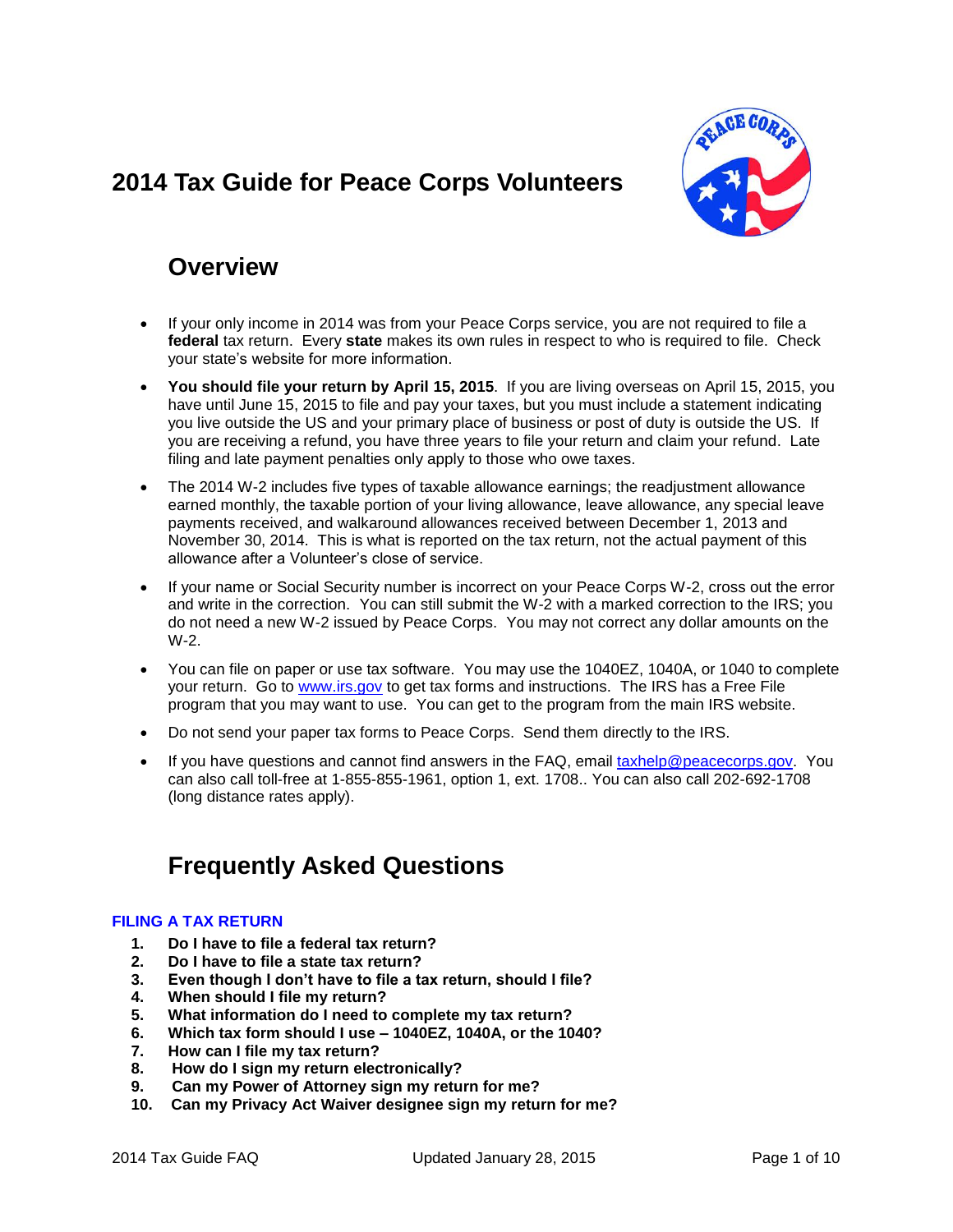- **11. [When should I pay any taxes I owe?](#page-4-1)**
- **12. [I have to pay taxes. How can the Peace Corps help?](#page-4-2)**

#### **[PEACE CORPS INCOME](#page-4-3)**

- **13. [What is my Peace Corps income?](#page-4-4)**
- **14. [Is my Peace Corps income taxable?](#page-5-0)**
- **15. I received [\\$5,600 in readjustment allowance. How do I report that on my tax return?](#page-5-1)**
- **16. [I received some money while I was receiving medical care. Is this taxable?](#page-5-2)**
- **17. [How do I enter my Peace Corps income on my tax return?](#page-6-0)**
- **18. [I took cash in lieu of a plane ticket home. Is that taxable?](#page-6-1)**

#### **[W-2 ISSUES](#page-6-2)**

- **19. [What's on my W-2?](#page-6-3)**
- **20. [When will I get my W-2?](#page-6-4)**
- **21. [I didn't get my W-2. What should I do?](#page-6-5)**
- **22. [My W-2 was damaged. What should I do?](#page-7-0)**
- **23. [My W-2 was sent to my old address. What should I do?](#page-7-1)**
- **24. [My W-2 has an error. What should I do?](#page-7-2)**
- **25. [My Close of Service in December 2013. Why did I get a 2014](#page-7-3) W-2?**
- **26. [What is Peace Corps' Employer Identification Number \(EIN\) and address?](#page-7-4)**

#### **[TAX BENEFITS](#page-8-0)**

- **27. [Am I eligible for the Earned Income Credit?](#page-8-1)**
- **28. [How much can I contribute to my IRA?](#page-8-2)**

#### **[MISCELLANEOUS](#page-8-3)**

 **[29. Does my Peace Corps health insurance meet the individual shared responsibility](#page-8-2)  provision of [the Affordable Care Act?](#page-8-2)**

- **30. [I collect Social Security benefits. Will my Peace Corps income affect my benefits?](#page-9-0)**
- **31. [I'm a Massachusetts resident. What goes on the Massachusetts Schedule HC?](#page-9-1)**
- **32. [How do I change my address with Peace Corps?](#page-9-2)**
- **33**. **[Who can I contact at Peace Corps with tax questions?](#page-9-3)**

# <span id="page-1-1"></span><span id="page-1-0"></span>**FILING A TAX RETURN**

#### **1. Do I have to file a federal tax return?**

If your total income was above these amounts, you MUST file a tax return.

Use your age on December 31, 2014

| <b>Filing Status</b>          | Age & Income    |           |                |  |  |
|-------------------------------|-----------------|-----------|----------------|--|--|
|                               | <b>Under 65</b> | 65 & Over | Both 65 & Over |  |  |
| Married Filing Separately *   | \$3,950         | \$3,950   |                |  |  |
| Single                        | \$10,150        | \$11,700  |                |  |  |
| <b>Head Of Household</b>      | \$13,050        | \$14,600  |                |  |  |
| Qualifying Widow(er)          | \$16,350        | \$17,550  |                |  |  |
| <b>Married Filing Jointly</b> | \$20,300        | \$21,500  | \$22,700       |  |  |

*\* MFS filers must itemize deductions if their spouse itemizes;*

*If your spouse will not itemize, use the amounts for Single filers.*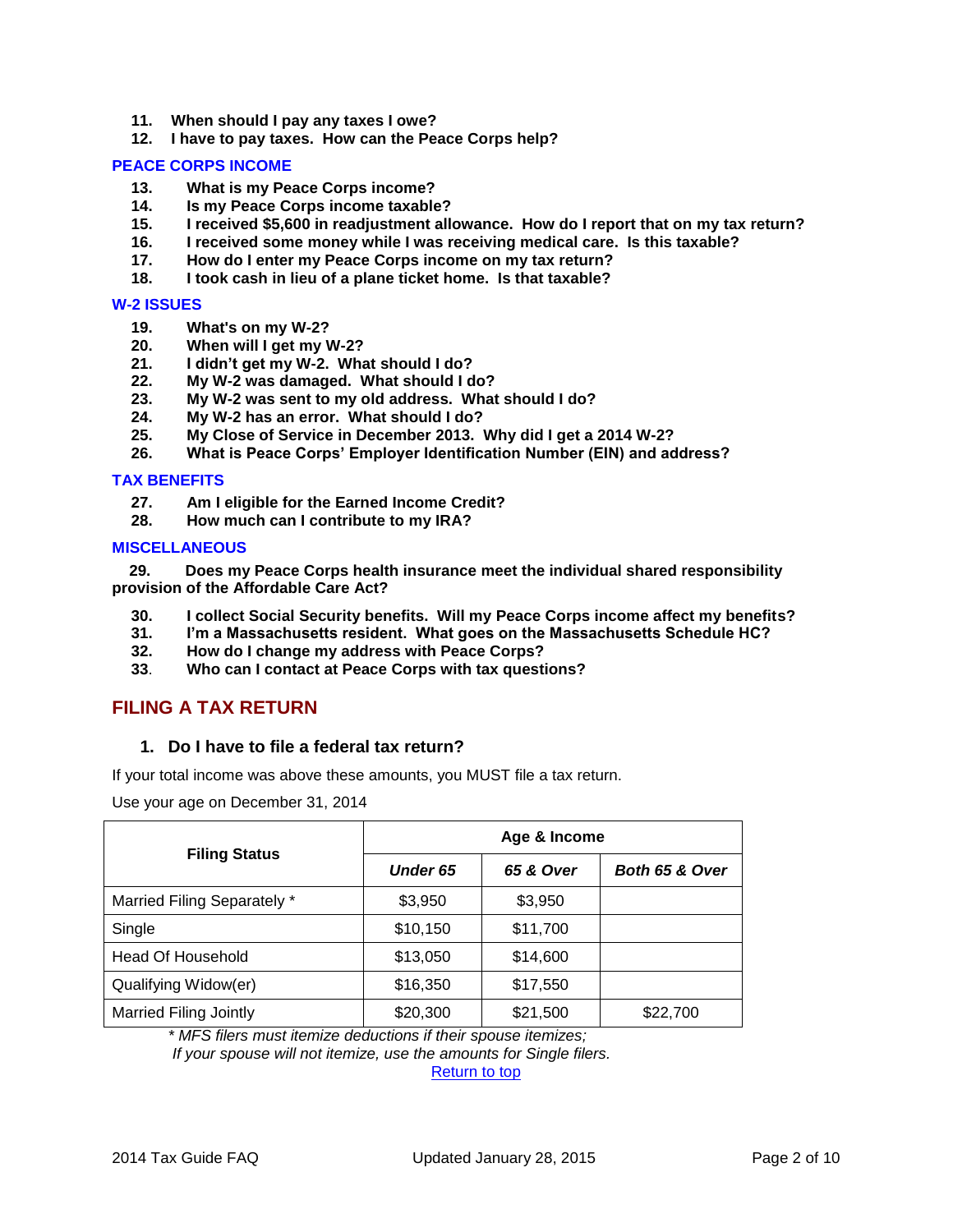## <span id="page-2-0"></span>**2. Do I have to file a state tax return?**

If your only income is from Peace Corps, you may not need to file a state return. Generally, if you file as a non-resident or part-year resident, you can exclude income earned outside that state. However, each state has its own rules for who must file a tax return. Consult your state income tax authority for more information. Most states have online guides for taxpayers.

## [Return to top](#page-0-0)

## <span id="page-2-1"></span>**3. Even though I don't have to file a tax return, should I file?**

You may want to file, even if you are not required to file. For Volunteers planning to enroll in graduate school following their Peace Corps service, it is often helpful to file state taxes each year of your service. This will assist you when it comes to documenting your in-state status for admissions and tuition payments.

If you have income taxes withheld from other jobs, you may want to file to get that money back.

#### [Return to top](#page-0-0)

## <span id="page-2-2"></span>**4. When should I file my return?**

**April 15, 2015** – If you are living in the US on this date, you must file your return and pay any tax, if applicable, by this date.

**June 15, 2015** – If you are living outside of the US on April 15<sup>th</sup>, you must file your return and pay any tax, if applicable, by this date.

If you are a *living outside of the United States and Puerto Rico and your main place of business or post of duty is outside of the United States and Puerto Rico*, you are allowed an automatic 2–month extension until June 15 to file your return and pay any tax due. If you use this automatic 2–month extension, you **must** attach a statement explaining the above situation which qualifies you for the extension.

If you owe taxes, failure to file on time makes you subject to a 5% per-month late filing penalty + late payment penalties + interest.

Generally, there are no penalties for late filing if you are due a refund or owe no taxes.

#### **What if I need more time?**

If you still need more time to file, file for an extension using [IRS Form 4868,](http://www.irs.gov/pub/irs-pdf/f4868.pdf) *Application for Automatic Extension of Time to File U.S. Individual Tax Return*. This form can be filed electronically if you use tax software. Please be aware that an extension of time to file is NOT an extension of time to pay.

#### [Return to top](#page-0-0)

## <span id="page-2-3"></span>**5. What information do I need to complete my tax return?**

In addition to any other tax documents you may have, you'll need your Peace Corps W-2.

#### [Return to top](#page-0-0)

## <span id="page-2-4"></span>**6. Which tax form should I use – 1040EZ, 1040A, or the 1040?**

You may use any of these forms to report Peace Corps income.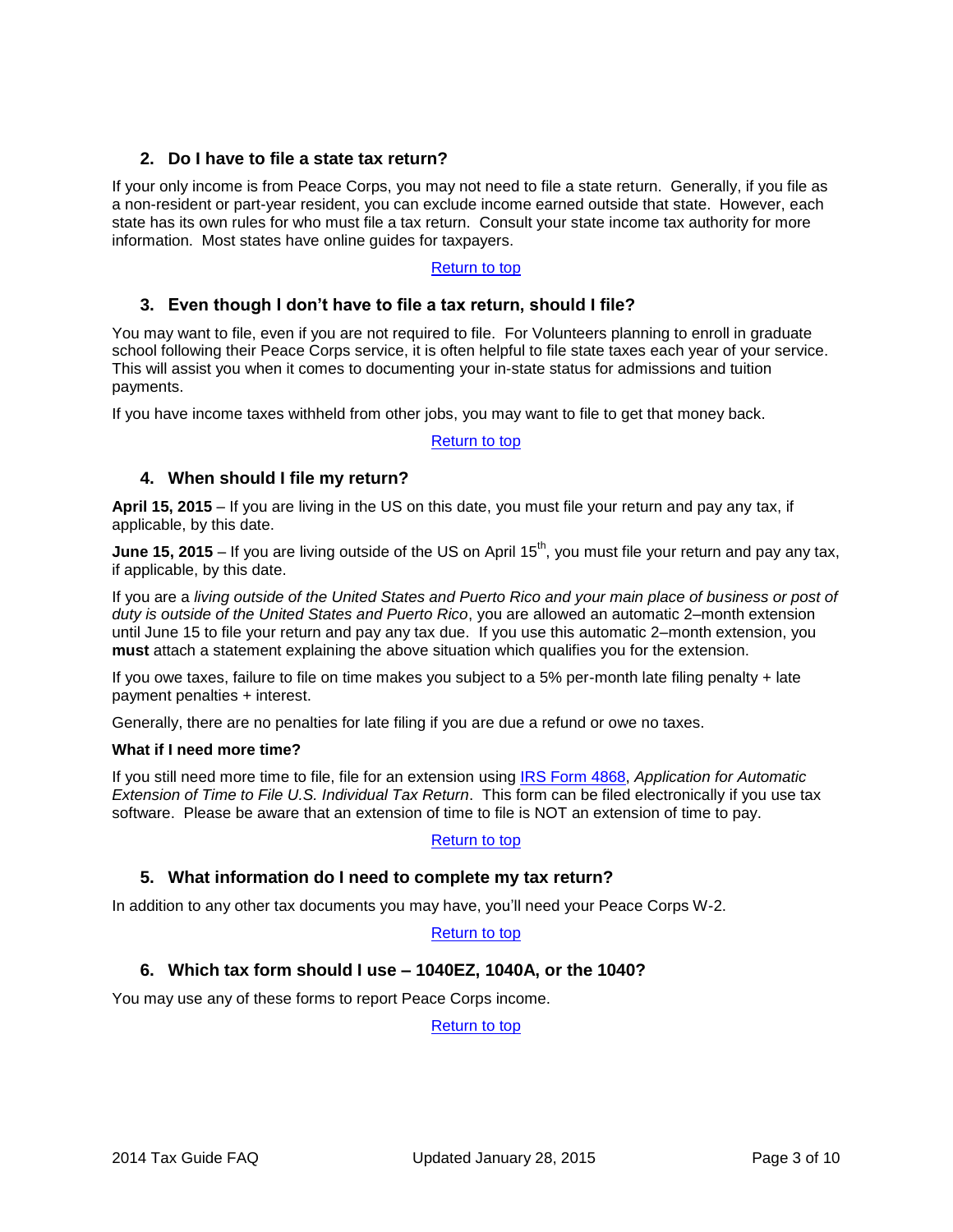## **7. How can I file my tax return?**

<span id="page-3-0"></span>There are many ways to file.

**Paper—Get the forms from your local library or [www.irs.gov.](http://www.irs.gov/) Fill them out and mail them in according to** the instructions for that form.

**Free e-file**—Try the [IRS Free File program.](http://www.irs.gov/efile/article/0,,id=118986,00.html?portlet=4) You can e-file for free using a variety of tax software or IRS online forms that can be filled in and e-filed.

**Tax software**—Many volunteers use products like TurboTax and TaxCut to prepare their taxes. Many of these programs are available through the Free File program. Consult with your tax advisor for advice on using tax software.

**Free tax prep clinics**—The IRS supports the VITA program (Volunteer Income Tax Assistance). This program provides free tax preparation services to low-income taxpayers all across America. To find a site near you, call 1-800-TAX-1040.

## [Return to top](#page-0-0)

## <span id="page-3-1"></span>**8. How do I sign my return electronically?**

To file your return electronically you must sign the return electronically using a personal identification number (PIN).

If you are filing online using software, you must use a Self Select PIN. The Self Select PIN method allows you to create your own PIN. If you are married filing jointly, both you and your spouse will each need to create a PIN and enter these PINs as your electronic signature.

A PIN is any combination of five digits you choose, except five zeros. If you use a PIN, there is nothing to sign, and nothing to mail, not even your W-2s.

To verify your identity, you will be prompted to **enter your adjusted gross income (AGI) from your originally filed 2013 federal income tax return**, if applicable. Do not use your AGI from an amended return (Form 1040X) or a math error correction made by IRS.

AGI is the amount shown on your 2013 Form 1040, line 37; Form 1040A, line 21; or Form 1040EZ, line 4. If you did not file a 2013 return, enter \$0.

**If you do not have your 2013 income tax return**, call the IRS at 1-800-829-1040 to get a free transcript of your return. (If you filed electronically last year, you may use your prior year PIN to verify your identity instead of your prior year AGI. The prior year PIN is the five-digit PIN you used to electronically sign your 2013 return). You will also be prompted to enter your date of birth (DOB). Make sure your DOB is accurate and matches the information on record with the Social Security Administration by checking your annual social security statement.

See more from the IRS on the Self [Select PIN.](http://www.irs.gov/efile/article/0,,id=120000,00.html)

#### [Return to top](#page-0-0)

## <span id="page-3-2"></span>**9. Can my Power of Attorney sign my return for me?**

Any unsigned return will be immediately rejected by the IRS.

The IRS has a form for power of attorney relating to filing your income tax return. [Form 2848](http://www.irs.gov/pub/irs-pdf/f2848.pdf) and [instructions](http://www.irs.gov/pub/irs-pdf/i2848.pdf) are available on the IRS website.

This may not solve your problem easily as the person giving the power of attorney needs to sign that form.

You may be able to prepare the Volunteer's return and have the Volunteer sign electronically.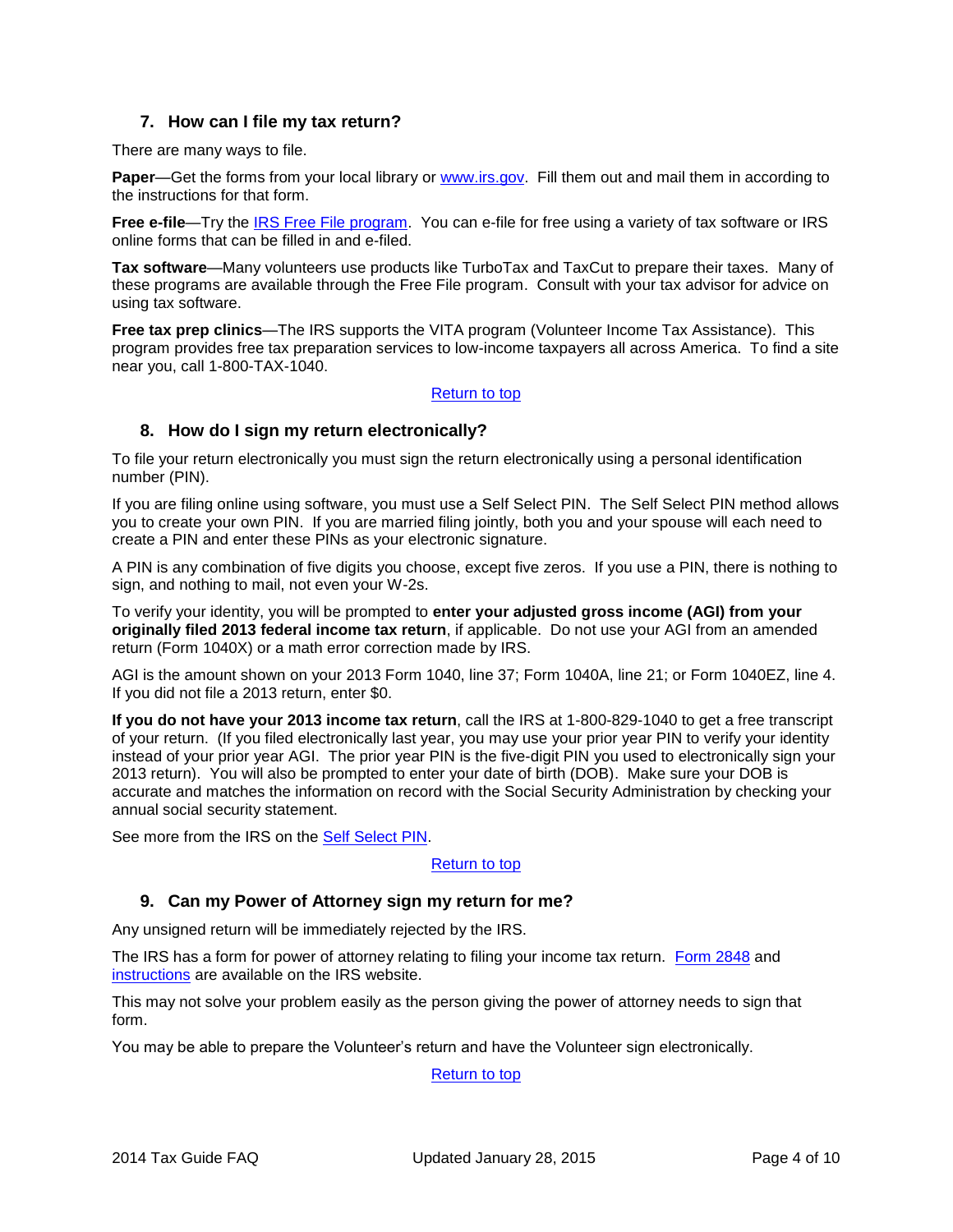## **10. Can my Privacy Act Waiver designee sign my return for me?**

<span id="page-4-0"></span>The Privacy Act Wavier form you may have signed is not a Power of Attorney.

It is simply a document that informs Peace Corps that you are willing to let us release financial information to your designee.

A Privacy Act Waiver designee has no standing with the IRS and will not be recognized as a Power of Attorney.

#### [Return](#page-0-0) to top

#### <span id="page-4-1"></span>**11. When should I pay any taxes I owe?**

Pay any taxes by your filing date, April 15, 2015, or June 15, 2015 if you are living outside the US.

Filing for an extension gives you an extension of time to file, not an extension of time to pay.

Failure to pay by the due date, makes you subject to penalties and interest.

#### [Return to top](#page-0-0)

## <span id="page-4-2"></span>**12. I have to pay taxes. How can the Peace Corps help?**

If you have a tax debt and are still in service, a payment can be made from your readjustment allowance. Up to 50% of your readjustment balance is available to make a one-time payment. Contact your Director of Management & Operations to set up this payment.

[Return to top](#page-0-0)

## <span id="page-4-4"></span><span id="page-4-3"></span>**PEACE CORPS INCOME**

#### **13. What is my Peace Corps income?**

There are several types of Peace Corps allowances. Not all Peace Corps Volunteers will have all of these types of income. Peace Corps income includes:

**Readjustment allowance**: All PCVs earned \$275/month from December 1, 2013 through September 30, 2014 and the amount was increased to \$325/month effective October 1, 2014. Volunteers on a service extension or serving in Peace Corps Response earned \$375/month from December 1, 2013 through September 30, 2014 and the amount was increased to \$425/month effective October 1, 2014.

**Pre-Service Training Walk-Around Money**: The money you received during PST to cover small expenses.

**Living Allowance**: Money to provide for a PCV's basic needs in their country of service

**Leave Allowance**: All PCVs earn \$24/month for leave. It is paid with your living allowance.

**Special Leave Allowance**: \$12/day for up to 30 days paid to PCVs who extend their service for a year

**Per diems**: Money paid to PCVs while away from site (ISTs, conferences, etc.)

**Evacuation Allowance**: Money paid to a PCV during a time of country evacuation

**Medical Leave Allowance**: Money given to a PCV on medical leave out of country

Please note that per diems (staging, in-service training, volunteer conference, evacuation, medical, etc), evacuation, medical leave, and settling-in allowance are NOT taxable and do not need to be reported on your tax return.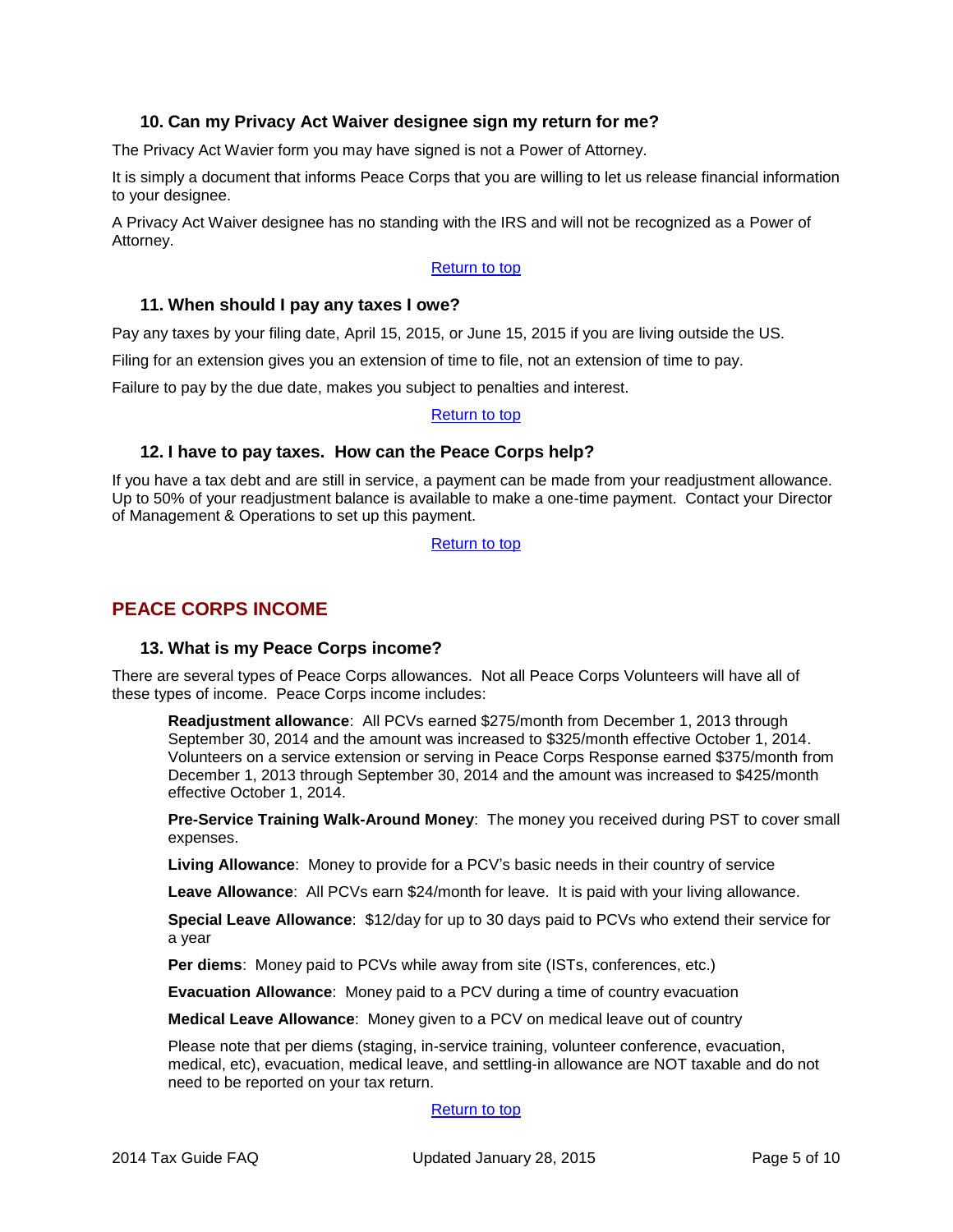# <span id="page-5-0"></span>**14. Is my Peace Corps Income Taxable?**

Some Peace Corps income is fully taxable; some is partially taxable; some is not taxable. Some income is subject to FICA taxes (Social Security & Medicare taxes).

See the table for more information.

| <b>Peace Corps Income</b>    | <b>Income Tax</b>                  | <b>FICA Taxes</b> | On<br>$W-2?$ | 1040-EZ<br>Line | 1040/1040A<br>Line |
|------------------------------|------------------------------------|-------------------|--------------|-----------------|--------------------|
|                              |                                    |                   |              |                 |                    |
| Re-adjustment Allowance      | 100% Taxable                       | 100% Taxable      | Yes          | 1               | 7                  |
| <b>PST Walk-Around Money</b> | 100% Taxable                       | Not taxable       | Yes          | 1               | $\overline{7}$     |
| Living Allowance             | <b>Partially</b><br><b>Taxable</b> | Not taxable       | Yes          | 1               | 7                  |
| Leave Allowance              | 100% Taxable                       | Not taxable       | Yes          | 1               | 7                  |
| Special Leave Allowance      | 100% Taxable                       | Not taxable       | <b>Yes</b>   | 1               | $\overline{7}$     |
| <b>Untaxed Allowances</b>    |                                    |                   |              |                 |                    |
| Per Diems                    | Not Taxable                        | Not Taxable       | <b>No</b>    | n/a             | n/a                |
| Settling-in allowance        | Not Taxable                        | Not Taxable       | No.          | n/a             | n/a                |
| <b>Evacuation Allowance</b>  | Not Taxable                        | Not taxable       | No.          | n/a             | n/a                |
| Medical Leave Allowance      | Not Taxable                        | Not taxable       | No.          | n/a             | n/a                |

\* \$12 per day for up to 30 days paid to volunteers who extend service for 1 year and take special leave. \*\* Allowance paid while Volunteers are on medical leave in or out of their country of service.

Please note that per diems (staging, in-service training, volunteer conference, evacuation, medical, etc), evacuation, medical leave, and settling-in allowance are NOT taxable and do not need to be reported on your tax return.

## [Return to top](#page-0-0)

## <span id="page-5-1"></span>**15. I received \$5,600 in readjustment allowance. How do I report that on my tax return?**

The readjustment allowance amount you received at the end of your service does not need to be reported on your tax return. It has already been on your W-2 during your years of service. It was reported as you earned it, not when it was paid.

## [Return to top](#page-0-0)

## <span id="page-5-2"></span>**16. I received some money while I was receiving medical care. Is this taxable?**

Any money you received from Peace Corps in your country of service or in the US is not taxable and does not need to be reported on your tax return.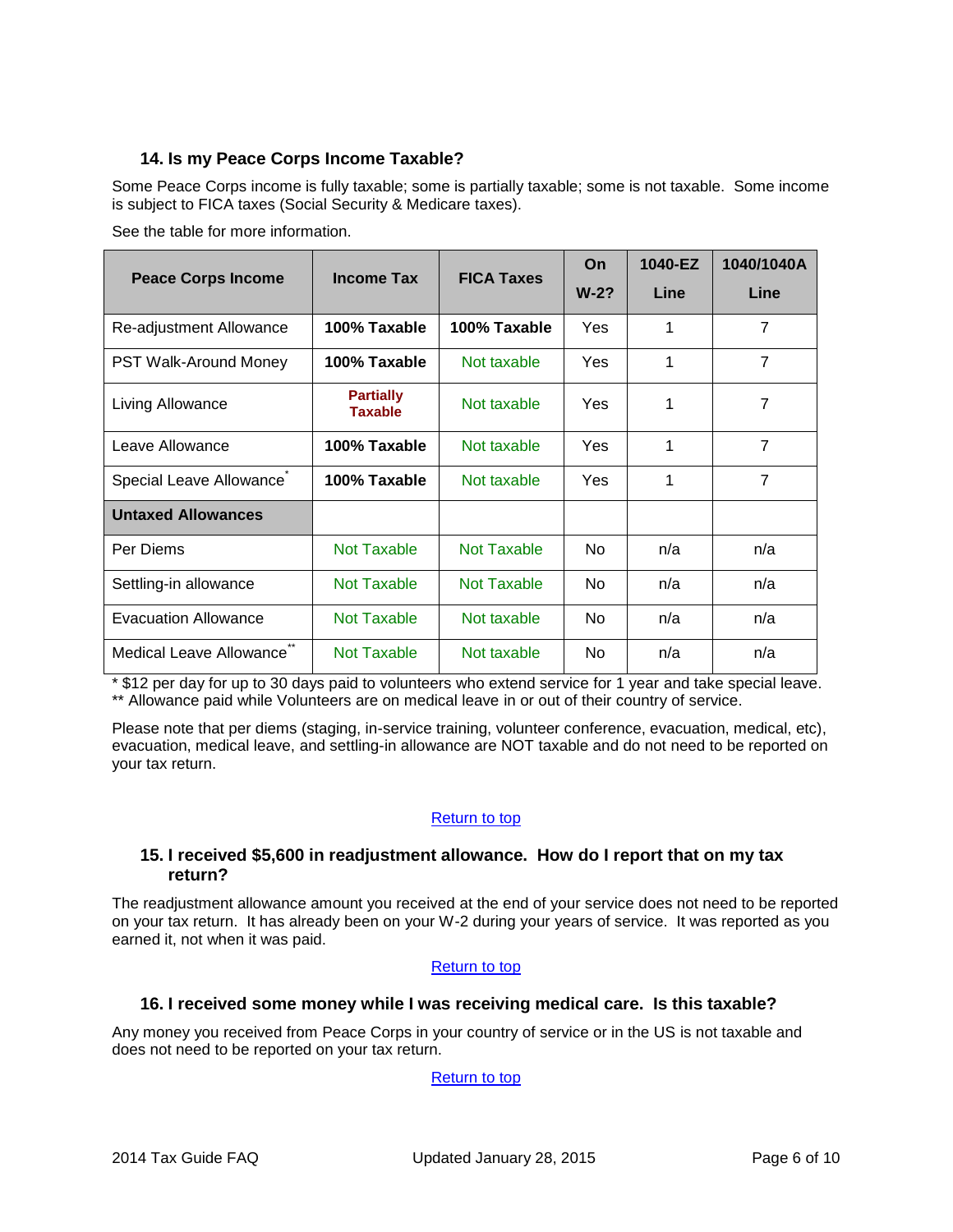## <span id="page-6-0"></span>**17. How do I enter my Peace Corps income on my tax return?**

All taxable Peace Corps income should be reported on the wages line. This is line 1 of the 1040-EZ or line 7 of the 1040A or 1040.

Non-taxable amounts are not reported on the tax forms. They are reported on the FAFSA as untaxed income if you are completing that form in order to qualify for financial aid.

#### [Return to top](#page-0-0)

## <span id="page-6-1"></span>**18. I took cash in lieu of a plane ticket home. Is that taxable?**

No, it is not taxable and will not show up anywhere on your tax return.

[Return to top](#page-0-0)

# <span id="page-6-3"></span><span id="page-6-2"></span>**W-2 ISSUES**

## **19. What's on my W-2?**

The 2014 W-2 includes earnings from 5 types of allowances:

1) The readjustment allowance earned monthly from December 1, 2013 – November 30, 2014. For example, a volunteer serving ending service in May would show five full months of readjustment allowance (December – April) plus a partial allowance for the days of service in May. All PCVs earned \$275/month from December 1, 2013 through September 30, 2014 and the amount was increased to \$325/month effective October 1, 2014 and Volunteers on a service extension or serving in Peace Corps Response earned \$375/month from December 1, 2013 through September 30, 2014 and the amount was increased to \$425/month effective October 1, 2014. The W-2 also shows the applicable FICA taxes that were withheld for the readjustment allowance earned during the year: Income Tax withheld (\$0), Social Security taxes (6.20%) and Medicare taxes (1.45%).

2) The taxable portion of your living allowance between December 1, 2013 – November 30, 2014.

3) The leave allowance earned monthly between December 1, 2013 – November 30, 2014.

4) Any special leave payments received between December 1, 2013 – November 30, 2014.

#### [Return to top](#page-0-0)

#### <span id="page-6-4"></span>**20. When will I get my W-2?**

W-2s are mailed in late January. You should have yours by mid-February at the latest.

#### [Return to top](#page-0-0)

## <span id="page-6-5"></span>**21. I didn't get my W-2. What should I do?**

If you have not received your W-2 by mid-February, contact Peace Corps.

If you are an active PCV, contact your Director of Management & Operations to see if they have been delivered to your country.

If you are an RPCV, write to [taxhelp@peacecorps.gov](mailto:taxhelp@peacecorps.gov) with your name, country of service and address. W-2s can be sent to your home of record, current address, or Privacy Act Waiver designee. Electronic versions are not available.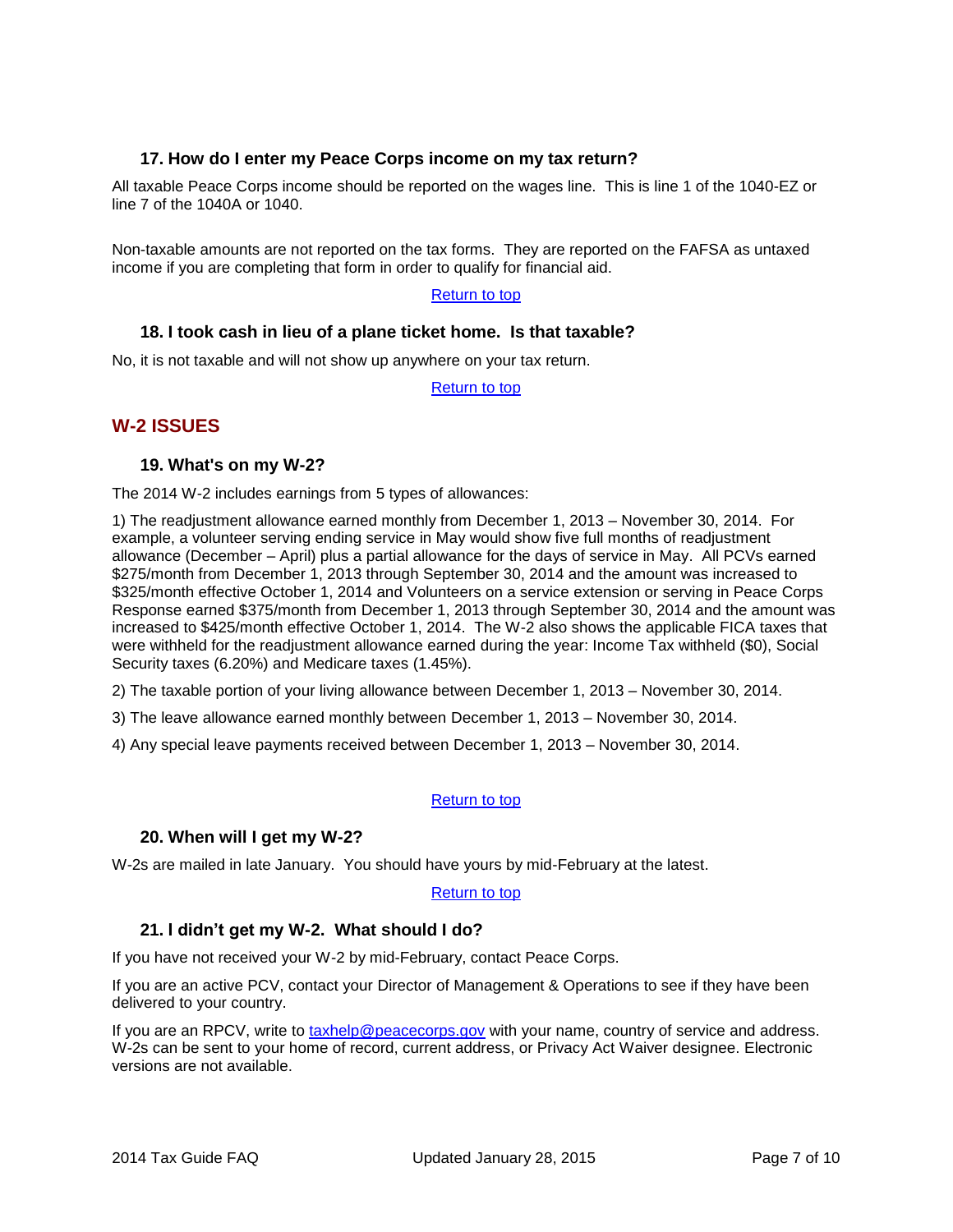Privacy Act Waiver designees can write to [taxhelp@peacecorps.gov](mailto:taxhelp@peacecorps.gov) to request a W-2. Include the volunteer's name and country of service.

[Return to top](#page-0-0)

## <span id="page-7-0"></span>**22. My W-2 was damaged or lost. What should I do?**

If you are an RPCV, write to [taxhelp@peacecorps.gov](mailto:taxhelp@peacecorps.gov) with your name, country of service and address. W-2s can be sent to your home of record, current address, or Privacy Act Waiver designee.

Privacy Act Waiver designees can write to [taxhelp@peacecorps.gov](mailto:taxhelp@peacecorps.gov) to request a W-2. Include the volunteer's name and country of service.

## [Return to top](#page-0-0)

## <span id="page-7-1"></span>**23. My W-2 was sent to my old address. What should I do?**

If you are an RPCV, write to [taxhelp@peacecorps.gov](mailto:taxhelp@peacecorps.gov) with your name, country of service and address. W-2s can be sent to your home of record, current address, or Privacy Act Waiver designee. Please note that this will not update your address in the Peace Corps system. To update your address, go to: [www.peacecorps.gov/rpcv/info](http://www.peacecorps.gov/rpcv/info)

## [Return to top](#page-0-0)

## <span id="page-7-2"></span>**24. My W-2 has an error. What should I do?**

If your name or Social Security number is incorrect on your Peace Corps W-2, cross out the error and write in the correction. You can still submit the W-2 with a marked correction to the IRS; you do not need a new W-2 issued by Peace Corps.

You may not correct any dollar amounts on your W-2.

If you feel the amounts listed on our W-2 are incorrect, please immediately contact Peace Corps' Volunteer and PSC Financial Services at [taxhelp@peacecorps.gov](mailto:taxhelp@peacecorps.gov) to allow us to investigate and reissue, if needed.

If you do have a change to your name or Social Security number, also contact Peace Corps at the above address so we may make the correction to our records.

#### [Return to top](#page-0-0)

## <span id="page-7-3"></span>**25. My Close of Service was in December 2013. Why did I get a 2014 W-2?**

The Peace Corps tax year runs from December 1, 2013 – November 30, 2014. Volunteers who COS in December 2013 are considered to have income in the following tax year for the purpose of readjustment allowance earnings. That's why you received a 2014 W-2, even though you actually served in 2013.

You should include the information from your 2014 W-2 in your 2014 tax return. You will not see any income on the 2014 W-2 for the taxable portion of living allowance, leave allowance earnings, or special leave as those were calculated based on the standard calendar year in 2013.

## [Return to top](#page-0-0)

# <span id="page-7-4"></span>**26. What is Peace Corps' Employer Identification Number (EIN) and address?**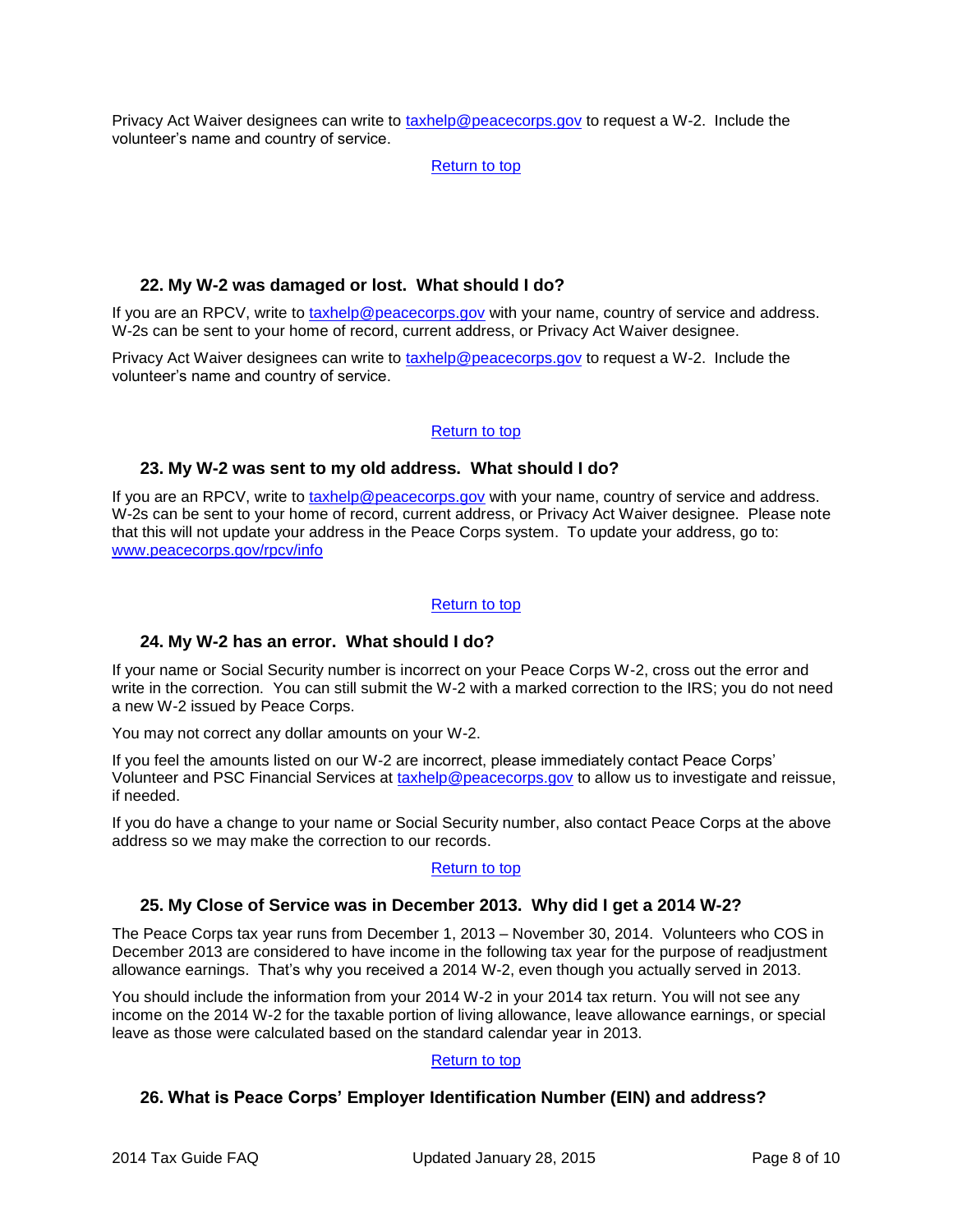- Employer EIN: 53-0261522
- Address: Peace Corps : 1111 20<sup>th</sup> Street NW Washington DC 20526

[Return to top](#page-0-0)

# <span id="page-8-1"></span><span id="page-8-0"></span>**TAX BENEFITS**

## **27. Am I eligible for the Earned Income Credit?**

The EIC has several tests. You must meet all the tests to qualify. The test that is most difficult for PCVs to meet is that you must have been physically present in the United States for more than half the year. Just maintaining a home in the US does not count as being in the US.

There is a special rule for military which counts overseas service as being in the United States. That rule does not apply to Peace Corps Volunteers.

## [Return to top](#page-0-0)

## <span id="page-8-2"></span>**28. How much can I contribute to my IRA?**

The limit for contributions to an IRA (Roth or Traditional) is the lower of:

- \$5,500 (\$6,500 if 50 or older by December 31st), or
- Your taxable compensation for the year

For instance, if your readjustment allowance was \$2,250 and your taxable allowances were \$1,300, your maximum IRA contribution is \$3,550.

IRA contributions can be made until April 15 and counted as a contribution for the prior year. If you wish to do this, be sure to specify with your broker that it is a prior year contribution.

Some volunteers choose to convert their existing 401k savings to a Roth IRA while they are serving in Peace Corps. Converting to a Roth IRA requires that you pay income tax on the amount of the conversion. As a volunteer, your income is low and you will pay taxes at a lower rate, making this conversion less costly. Peace Corps offers no advice on this subject. Consult your financial advisor for full information on Roth conversion.

[Return to top](#page-0-0)

# <span id="page-8-3"></span>**MISCELLANEOUS**

## **29. Does my Peace Corps health insurance meet the individual shared responsibility provision of the Affordable Care Act?**

The [individual shared responsibility provision](http://www.irs.gov/Affordable-Care-Act/Individuals-and-Families/Individual-Shared-Responsibility-Provision) of the Affordable Care Act requires you have a basic health insurance coverage (also known as minimum essential coverage). The health insurance that is provided to you, while you are in service, meets the individual shared responsibility provision of the Affordable Care Act. This insurance coverage is a government sponsored program. If you need more information about this, please visit the IRS website [here.](http://www.irs.gov/Affordable-Care-Act/Individuals-and-Families/ACA-Individual-Shared-Responsibility-Provision-Minimum-Essential-Coverage) When you prepare your tax return, and you had minimum essential coverage for each month of the tax year, you will indicate this on your federal income tax return by simply checking a box on line 61 of Form 1040, 1040A or 1040EZ. You could find this instruction on page 6 of the IRS document [Health Care Law: What's New for](http://www.irs.gov/pub/irs-pdf/p5187.pdf) Individuals & Families.